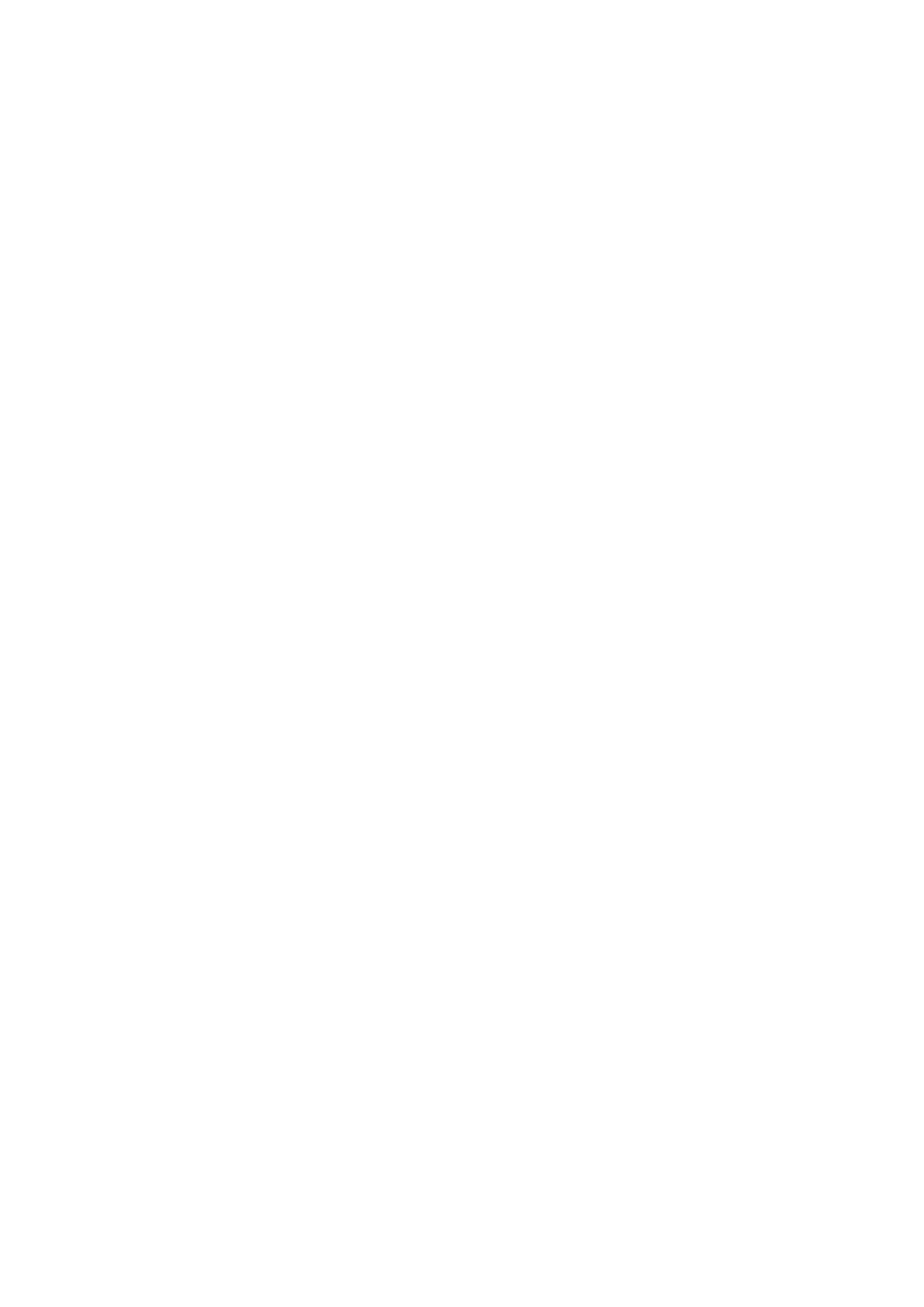# **Flygt JP 4710, 4715, 4720**

## **Product**

The Flygt Hydro-ejector is designed for mixing and flushing of retention basins. It is a submersible unit consisting of a Flygt N-pump and an engineered ejector system.

## **Material**

| Ejector pipe     | <b>Stainless Steel</b> |
|------------------|------------------------|
| <b>Nozzle</b>    | Cast iron              |
| <b>Bellmouth</b> | <b>Stainless Steel</b> |

## **Flygt N-pump**

Submersible Flygt N-pump with patented non-clogging technology for sustained efficiency.

Refer to pump technical specification for additional details.

To be ordered separately from the ejector system.

## **Installation**

#### **Ejector system**

| Hydro- Pump<br>ejector |            | Ejector system |
|------------------------|------------|----------------|
| 4710                   | NP 3102 LT | 726 81 00      |
| 4715                   | NP 3127 LT | 726 83 00      |
| 4720                   | NP 3153 LT | 726 85 00      |



| Pos. no. Denomination |
|-----------------------|
| Nozzle                |
| Ejector pipe          |

#### **Pump data**

| Hydro-Hz<br>ejector |    | Pump           | Rated motor   Impeller   Pump<br>power<br>kW (hp) |     | housing<br>DN |
|---------------------|----|----------------|---------------------------------------------------|-----|---------------|
| 4710                | 50 | NP 3102.181 LT | 3.1                                               | 421 | 100           |
|                     | 60 | NP 3102.181 LT | 3.7(5.0)                                          | 423 | 100           |
| 4715                | 50 | NP 3127.181 LT | 5.9                                               | 420 | 150           |
|                     | 60 | NP 3127.181 LT | 7.5(10.0)                                         | 421 | 150           |
| 4720                | 50 | NP 3153.181 LT | 13.5                                              | 411 | 200           |
|                     | 60 | NP 3153.181 LT | 14.9(20)                                          | 416 | 200           |

#### **Hydro-ejector data**

| Hydro- Hz Pump<br>ejector |      |                    | *Thrust (N) | Ejector pipe Nozzle<br>outlet<br>diameter<br>(mm) | outlet<br>diameter<br>(mm) |
|---------------------------|------|--------------------|-------------|---------------------------------------------------|----------------------------|
| 4710                      |      | 50 NP 3102.181 LT  | 460         | 150                                               | 80                         |
|                           | 60 I | NP 3102.181 LT     | 430         | 150                                               | 80                         |
| 4715                      |      | 50 INP 3127.181 LT | 760         | 200                                               | 102                        |
|                           | 60   | NP 3127.181 LT     | 820         | 200                                               | 102                        |
| 4720                      |      | 50 NP 3153.181 LT  | 1390        | 200                                               | 120                        |
|                           | 60   | NP 3153.181 LT     | 1040        | 200                                               | 120                        |

\* Based on performance at standard conditions in clean water (water temperature +20°C (68°F).

#### **Flange DN**

| ejector |     | Hydro- Pump inlet DN Pump outlet DN Nozzle inlet DN |     |
|---------|-----|-----------------------------------------------------|-----|
| 4710    | 150 | 100                                                 | 100 |
| 4715    | 150 | 150                                                 | 150 |
| 4720    | 200 | 200                                                 | 200 |

#### **Weight**

| Hydro-ejector | See dimensional drawing |
|---------------|-------------------------|
| 4710          | 669 68 00               |
| 4715          | 669 69 00               |
| 4720          | 669 70 00               |

#### **Options**

**Hydro-**Explosion-proof EN/FM approved Flygt N-pump version

| ejector |             |
|---------|-------------|
| 4710    | NP 3102.090 |
| 4715    | NP 3127.090 |
| 4720    | NP 3153.091 |

Suction pipe is not included and must be supplied locally.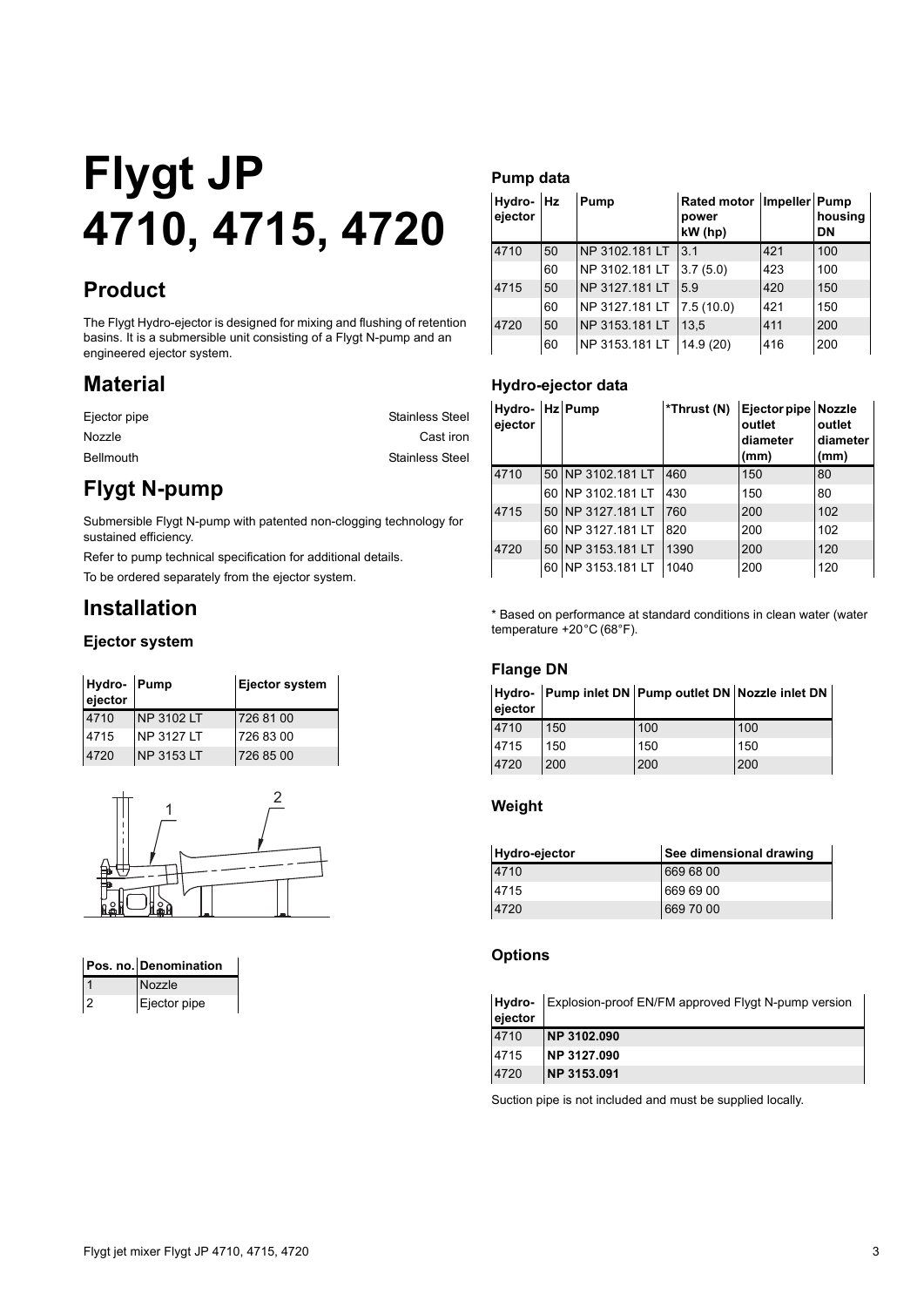## **Accessories**

Flygt mechanical accessories such as guide bars, guide holder brackets and anchor bolts.

Flygt electrical accessories such as pump controller, control panels, starters, monitoring relays and cables.

See [www.ittwww.com](http://www.flygt.com) for further information.

### **Dimensional drawings**

All drawings are available as Acrobat documents (.pdf) and AutoCad drawings (.dwg). Contact your ITT representative for more information. All dimensions are in mm.

#### **669 68 00**

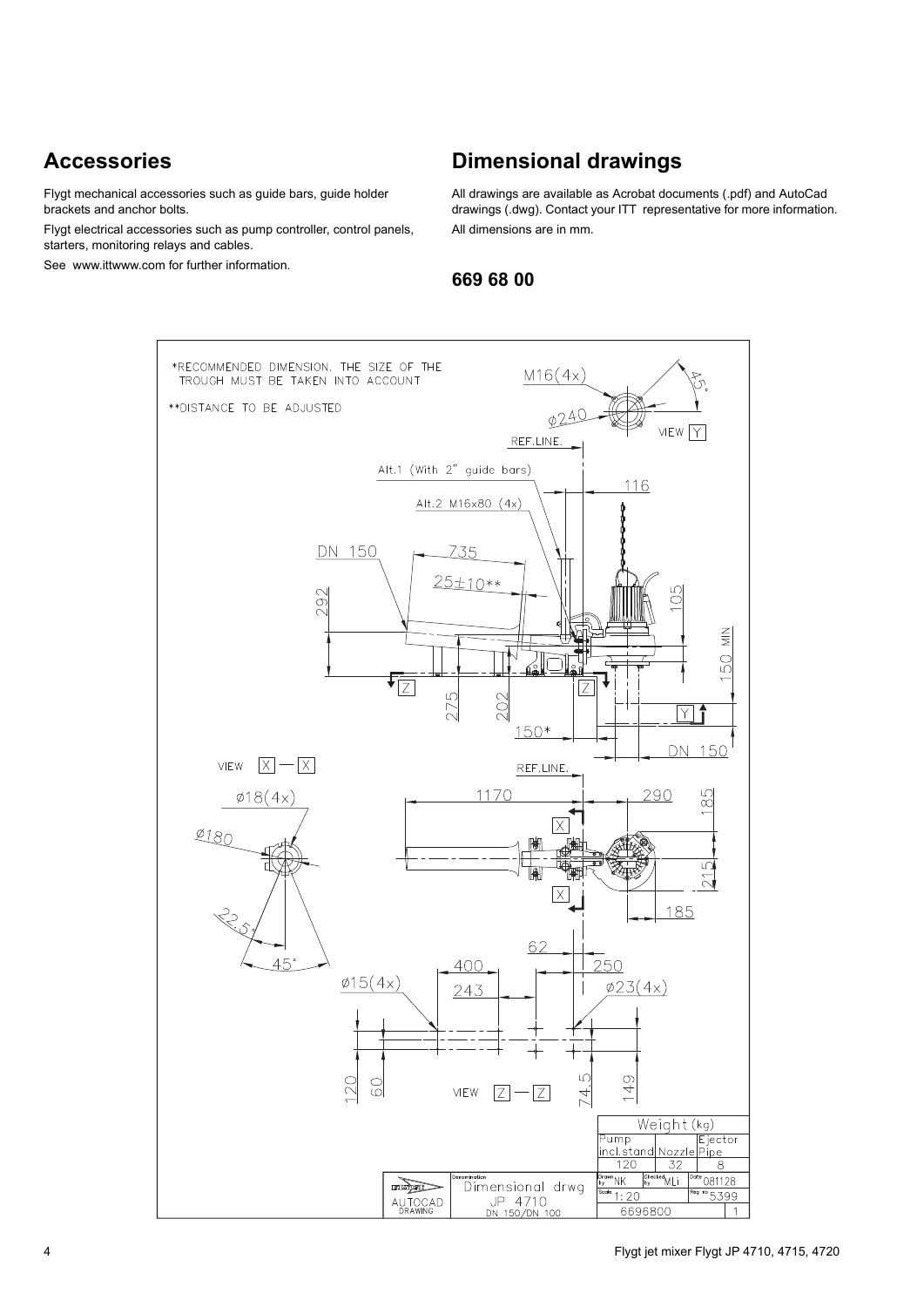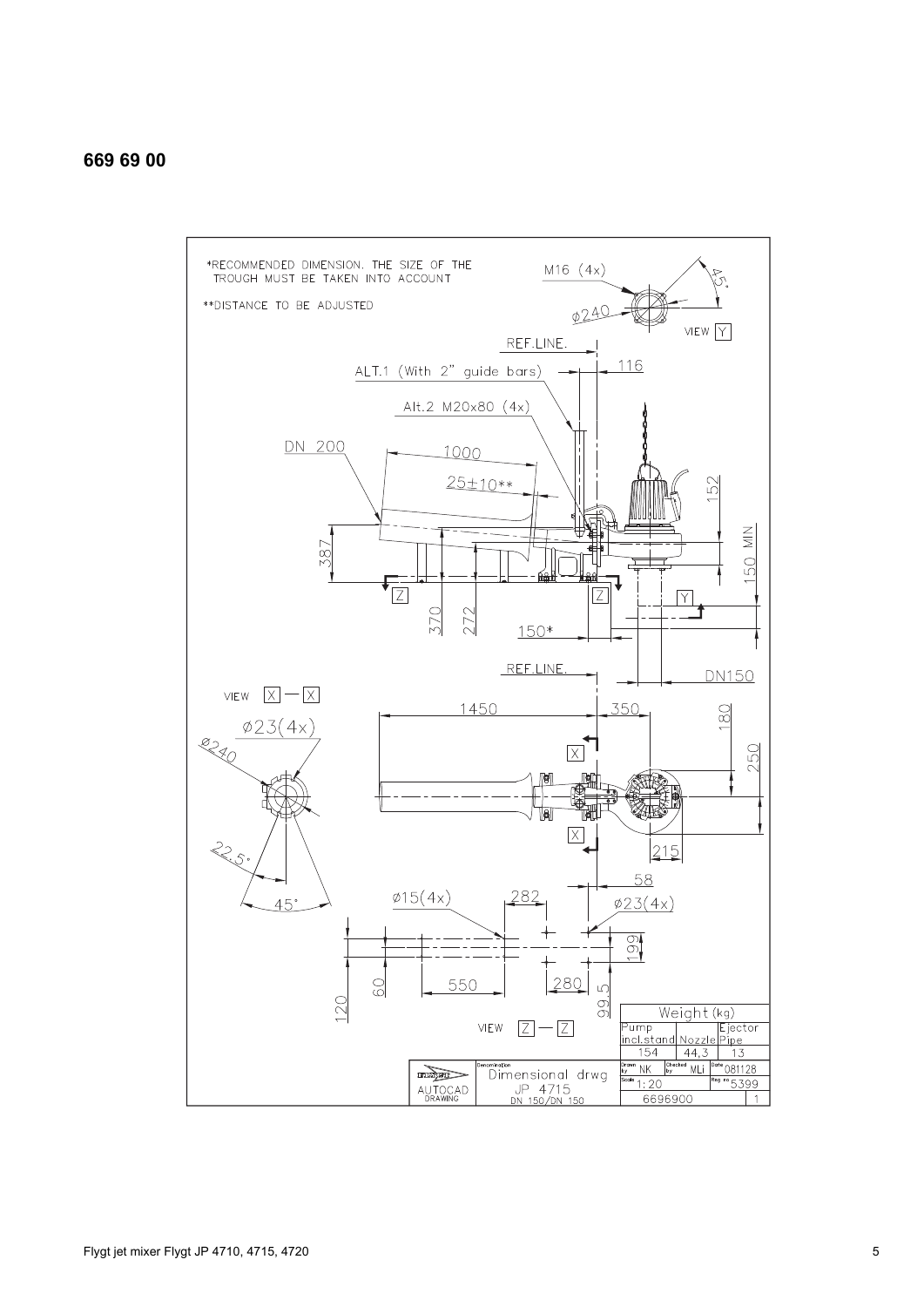#### **669 70 00**